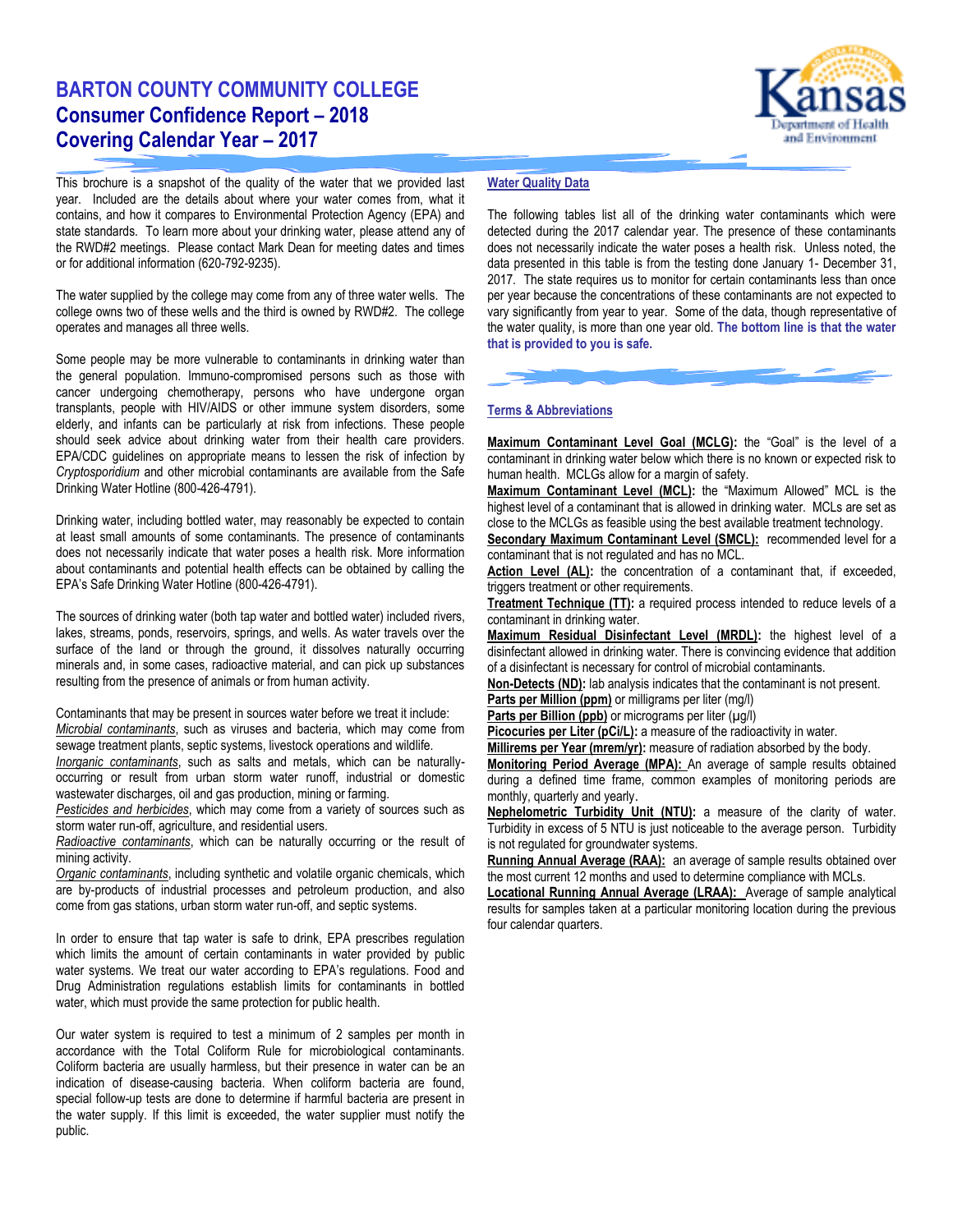### **Testing Results for: BARTON COUNTY COMMUNITY COLLEGE**

| <b>Collection</b><br><b>Date</b> | <b>Highest</b><br>Value | Range<br>(low/high) | <b>Unit</b> | <b>MCL</b> | <b>MCLG</b> | <b>Typical Source</b>                                            |
|----------------------------------|-------------------------|---------------------|-------------|------------|-------------|------------------------------------------------------------------|
| 2/23/2015                        | 4.9                     | 4.9                 | ppb         | 10         |             | Erosion of natural deposits                                      |
| 2/23/2015                        | 0.089                   | 0.062<br>0.089      | ppm         | 2          |             | Discharge from metal refineries                                  |
| 2/23/2015                        | 1.8                     | $1.3 - 1.8$         | ppb         | 100        | 100         | Discharge from steel and pulp mills                              |
| 2/23/2015                        | 0.36                    | 0.25<br>0.36        | ppm         | 4          | 4           | Natural deposits; Water additive which promotes<br>strong teeth. |
| 3/20/2017                        | 0.9                     | $0.42 - 0.9$        | ppm         | 10         | 10          | Runoff from fertilizer use                                       |
| 2/23/2015                        | 5.9                     | $4.7 - 5.9$         | ppb         | 50         | 50          | Erosion of natural deposits                                      |
|                                  |                         |                     |             |            |             |                                                                  |

| <b>Disinfection Byproducts</b>   | <b>Monitoring</b><br><b>Period</b> | <b>Highest</b><br><b>RAA</b> | Range<br>(low/high) | Unit | MCL | <b>MCLG</b> | <b>Typical Source</b>                     |
|----------------------------------|------------------------------------|------------------------------|---------------------|------|-----|-------------|-------------------------------------------|
| TOTAL HALOACETIC ACIDS<br>(HAA5) | 2017                               |                              | 4.5                 | ppt  | 60  |             | By-product of drinking water disinfection |
| <b>TTHM</b>                      | 2017                               |                              | 2.9                 | ppb  | 80  |             | By-product of drinking water chlorination |

| <b>Lead and Copper</b> | Monitoring<br><b>Period</b> | 90 <sup>th</sup><br>Percentile | Range<br>(low/high) | Unit | nц.  | <b>Sites</b><br><b>Over AL</b> | <b>Voical Source</b>            |
|------------------------|-----------------------------|--------------------------------|---------------------|------|------|--------------------------------|---------------------------------|
| COPPEI<br><b>FREE</b>  | 2015<br>2013                | 0.094                          | 0.099<br>$0.024 -$  | ppm  | ں. . |                                | Corrosion of household plumbing |

If present, elevated levels of lead can cause serious health problems, especially for pregnant women and young children. Lead in drinking water is primarily from materials and components associated with service lines and home plumbing. Your water system is responsible for providing high quality drinking water, but cannot control the variety of materials used in plumbing components. When your water has been sitting for several hours, you can minimize the potential for lead exposure by flushing your tap for 30 seconds to 2 minutes before using water for drinking or cooking. If you are concerned about lead in your water, you may wish to have your water tested. Information on lead in drinking water, testing methods, and steps you can take to minimize exposure is available from the Safe Drinking Water Hotline or at [http://www.epa.gov/safewater/lead.](http://www.epa.gov/safewater/lead)

| <b>Radiological Contaminants</b>                      | <b>Collection</b><br><b>Date</b> | <b>Highest</b><br>Value | Range<br>(low/high) | <b>Unit</b> | <b>MCL</b> | <b>MCLG</b> | <b>Typical Source</b>       |
|-------------------------------------------------------|----------------------------------|-------------------------|---------------------|-------------|------------|-------------|-----------------------------|
| $-226$<br><b>RADIUM</b><br><b>COMBINED</b><br>& -228) | 1/9/2017                         | 0.9                     | 0.9                 | PCI/L       | ∽<br>×.    |             | Erosion of natural deposits |

| Secondary Contaminants-Non Health Based<br>Federal<br><b>Contaminants-No</b><br>Maximum<br><b>Contaminant Level (MCL) Established.</b> | <b>Collection Date</b> | <b>Highest Value</b> | Range<br>(low/high) | <b>Unit</b> | <b>SMCL</b> |
|----------------------------------------------------------------------------------------------------------------------------------------|------------------------|----------------------|---------------------|-------------|-------------|
| ALKALINITY, TOTAL                                                                                                                      | 2/23/2015              | 390                  | 280 - 390           | MG/L        | 300         |
| <b>CALCIUM</b>                                                                                                                         | 2/23/2015              | 200                  | $75 - 200$          | MG/L        | 200         |
| <b>CHLORIDE</b>                                                                                                                        | 2/23/2015              | 220                  | 120 - 220           | MG/L        | 250         |
| CONDUCTIVITY @ 25 C UMHOS/CM                                                                                                           | 2/23/2015              | 1700                 | 980 - 1700          | UMHO/CM     | 1500        |
| <b>CORROSIVITY</b>                                                                                                                     | 2/23/2015              | 0.64                 | $0.35 - 0.64$       | LANG        | 0           |
| HARDNESS, TOTAL (AS CACO3)                                                                                                             | 2/23/2015              | 620                  | $240 - 620$         | MG/L        | 400         |
| <b>IRON</b>                                                                                                                            | 2/23/2015              | 0.099                | 0.099               | MG/L        | 0.3         |
| <b>MAGNESIUM</b>                                                                                                                       | 2/23/2015              | 30                   | $13 - 30$           | MG/L        | 150         |
| <b>MANGANESE</b>                                                                                                                       | 2/23/2015              | 0.17                 | 0.17                | MG/L        | 0.05        |
| <b>NICKEL</b>                                                                                                                          | 2/23/2015              | 0.0063               | 0.0063              | MG/L        | 0.1         |
| <b>PH</b>                                                                                                                              | 2/23/2015              | 7.6                  | $7.4 - 7.6$         | PH          | 8.5         |
| PHOSPHORUS, TOTAL                                                                                                                      | 2/23/2015              | 0.12                 | 0.12                | MG/L        | 5           |
| <b>POTASSIUM</b>                                                                                                                       | 2/23/2015              | 6.3                  | $4.4 - 6.3$         | MG/L        | 100         |
| <b>SILICA</b>                                                                                                                          | 2/23/2015              | 37                   | $33 - 37$           | MG/L        | 50          |
| SODIUM                                                                                                                                 | 2/23/2015              | 150                  | 120 - 150           | MG/L        | 100         |
| <b>SULFATE</b>                                                                                                                         | 2/23/2015              | 200                  | $42 - 200$          | MG/L        | 250         |
| <b>TDS</b>                                                                                                                             | 2/23/2015              | 1100                 | 580 - 1100          | MG/L        | 500         |
| <b>ZINC</b>                                                                                                                            | 2/23/2015              | 0.01                 | $0.0095 - 0.01$     | MG/L        | 5           |

During the 2017 calendar year, we had no violation(s) of drinking water regulations.